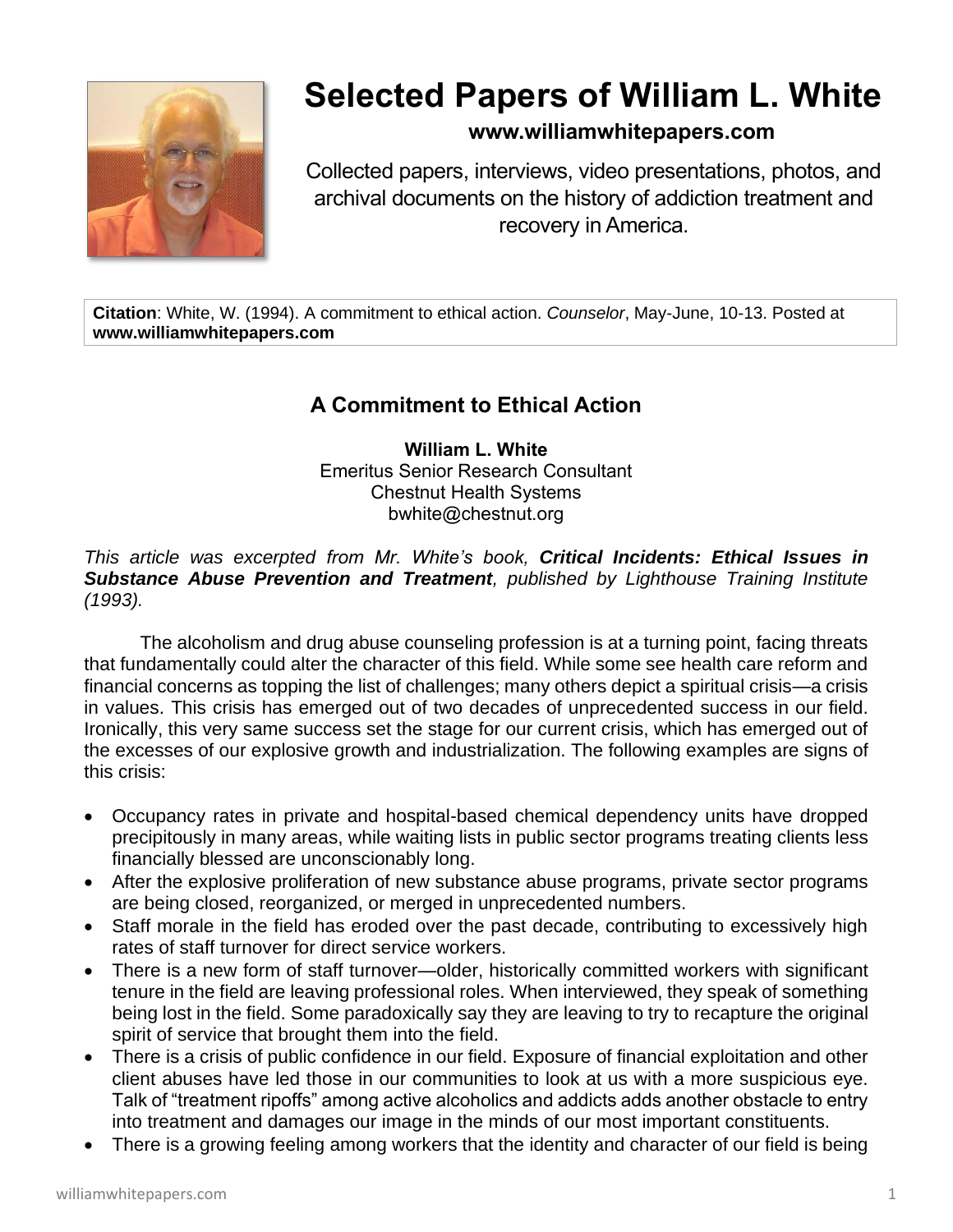shaped externally rather than internally—that we do not control our own fate.

#### **Special Concerns of Ethical Issues in the Substance Abuse Field**

Few fields have ever brought within a professional umbrella individuals so diverse in terms of age, race, culture, religion, sex, sexual orientation, education, professional training, and life experience. Such diversity is a source of vulnerability as well as a source of enrichment. The vulnerability of such diversity springs from the lack of a shared value system guiding personal/professional decision-making and conduct. No health care field has ever existed in which so many service recipients have evolved into professional roles of service providers. This phenomenon has raised new and more complex ethical issues for which there are no precedents to be gained from other helping professions.

In the more traditional fields of psychiatry, psychology and social work, elaborate systems and rituals have evolved to define standards and values of professional practice and to internalize these values in new generations of professionals. The short history and rapid turnover of staff within the substance abuse field has resulted in an ambiguity of professional values and a regular bleeding out of the field's collective wisdom and expertise. While our short history has prevented the full evolution of formal systems of professional indoctrination, high staff turnover is a wound from which escape our informal systems of technology transfer, e.g., the professional values imbedded within oral history, professional etiquette transmitted through story telling, and the collective wisdom channeled through mentor relationships.

The genesis of professionalism in the field can be tied to the founding of the American Association for the Study and Care of Inebriety in 1870. However, the full industrialization of the field has occurred only within the last two decades. Our most recent history has included the legitimization of addictive disorders via their inclusion in public and private health care reimbursement systems, the rapid proliferation of substance abuse treatment programs, the emergence of substance abuse services as popular and profitable business ventures, the intensification of competition within the field, and the explosion of legal and regulatory controls governing the delivery of substance abuse prevention and treatment services. For the first 100 years of our profession, ethical issues were addressed within the umbrella of our medical and clinical practices. Events of the past twenty years have forced us to extend the topic of ethics to cover our business practices.

The dramatic increase in drug-related predatory crime, the increased violence within the culture of addiction, the emerging spread of HIV infection among drug consumers and the growing threat to public safety posed by drug impaired workers are among the many changes in the context of substance abuse in the United States that are raising infinitely complex legal and ethical issues for substance abuse prevention and treatment professionals.

#### **The Goal of Ethical Sensitivity**

Ethics must be addressed as a personal-professional issue. The substance abuse field needs to develop what Biggs and Blocker (1987) have called ethical sensitivity. Ethical sensitivity is the ability to step outside oneself and perceive the complexities of a situation through the needs and experiences of the client, the agency, allied institutions and the public. It is the ability of the staff member to project the potential consequences of his or her action or inaction on these various constituency relationships. It is the ability of the staff member to recognize when he or she is in ethical terrain. It is the ability to identify and analyze the precise ethical issues involved in a particular situation and to isolate and articulate conflicting duties. It is the ability to weigh the advantages and disadvantages of various actions and to formulate ethically appropriate resolutions to complex situations.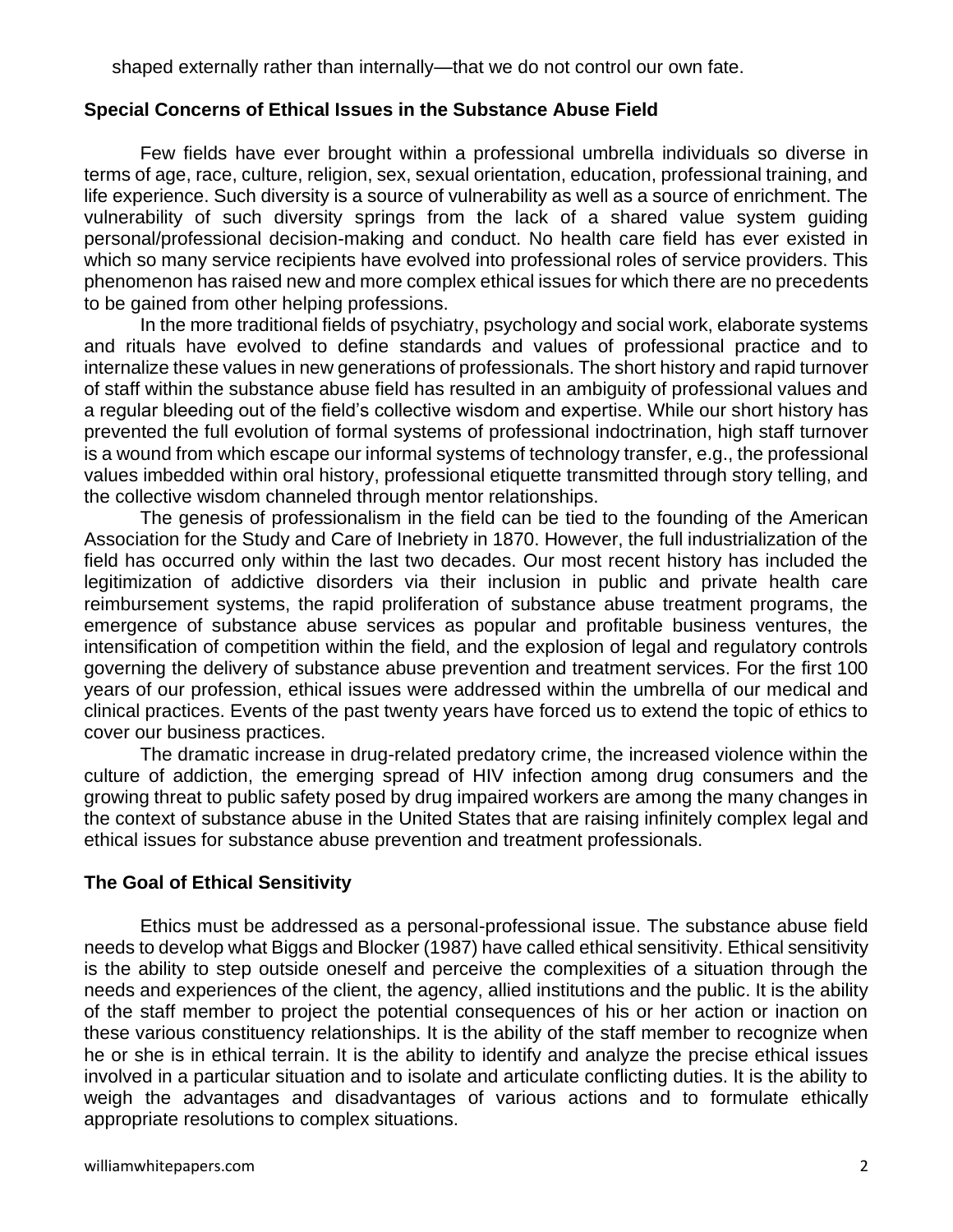#### **Ethics and the Profession**

Ethical and professional practice dilemmas are occurring with increasing frequency within the substance abuse field. Workers in a broad spectrum of roles are frightened and overwhelmed by their lack of preparation in ethical decision-making. Our organizations have tended to define ethics as an individual rather than institutional issue. Ethical issues fester in the silence of denial until they detonate into humiliating exposés of our personal and institutional short-comings. Those of us on the sidelines of such explosions all too often react with self-righteousness indignation, seeing ourselves and our institutions as immune from such a fall. And yet the explosions continue, setting up the climate through which outside institutions paternalistically promulgate regulations to legislate our moral and professional conduct. It has become painfully evident that the field has not developed a paradigm or process for ethical problem-solving nor has it developed a fully articulated set of ethical standards to guide professional practice. The field—as represented by the majority of its agencies—does not have an ethical framework that can consistently protect our consumers, our workers, our organizations and the public.

If there is any message that emerges from our history, it is that individuals and individual programs of excellence can have a profound impact on the evolution and advancement of our field. Having that kind of impact requires both technical knowledge and skills and a passionate commitment to service.

#### **Systematic Approaches to Professional Practice Issues**

Ethics must be addressed as a systematic issue. A comprehensive approach to promoting high standards of ethical conduct within a substance abuse agency requires interventions at multiple levels of the organization. Such interventions and levels are reflected in the following checklist which may be used as an inventory of potential strategies to promote an ethical organizational culture.

#### *Knowledge and Skills*

| <b>Yes</b> | No |                                                                                                                                                                                                                                   |
|------------|----|-----------------------------------------------------------------------------------------------------------------------------------------------------------------------------------------------------------------------------------|
|            |    | Are education, experience and certification/licensure requirements for<br>positions within the agency set at such a level as to increase the likelihood<br>that staff have prior knowledge and skills in ethical decision-making? |
|            |    | Have ethical issues been addressed within the in-service training schedule,<br>not just as a special topic, but integrated as a dimension within a broad<br>spectrum of training topics?                                          |
|            |    | Are there opportunities for staff at all levels to explore ethical issues with<br>other professionals within and outside of the agency?                                                                                           |
|            |    | Does the agency have access to outside technical expertise for consultation<br>on complex ethical-legal issues?                                                                                                                   |

#### *Ethical Standards*

Does the agency have a code of professional ethics integrated within its personnel policies?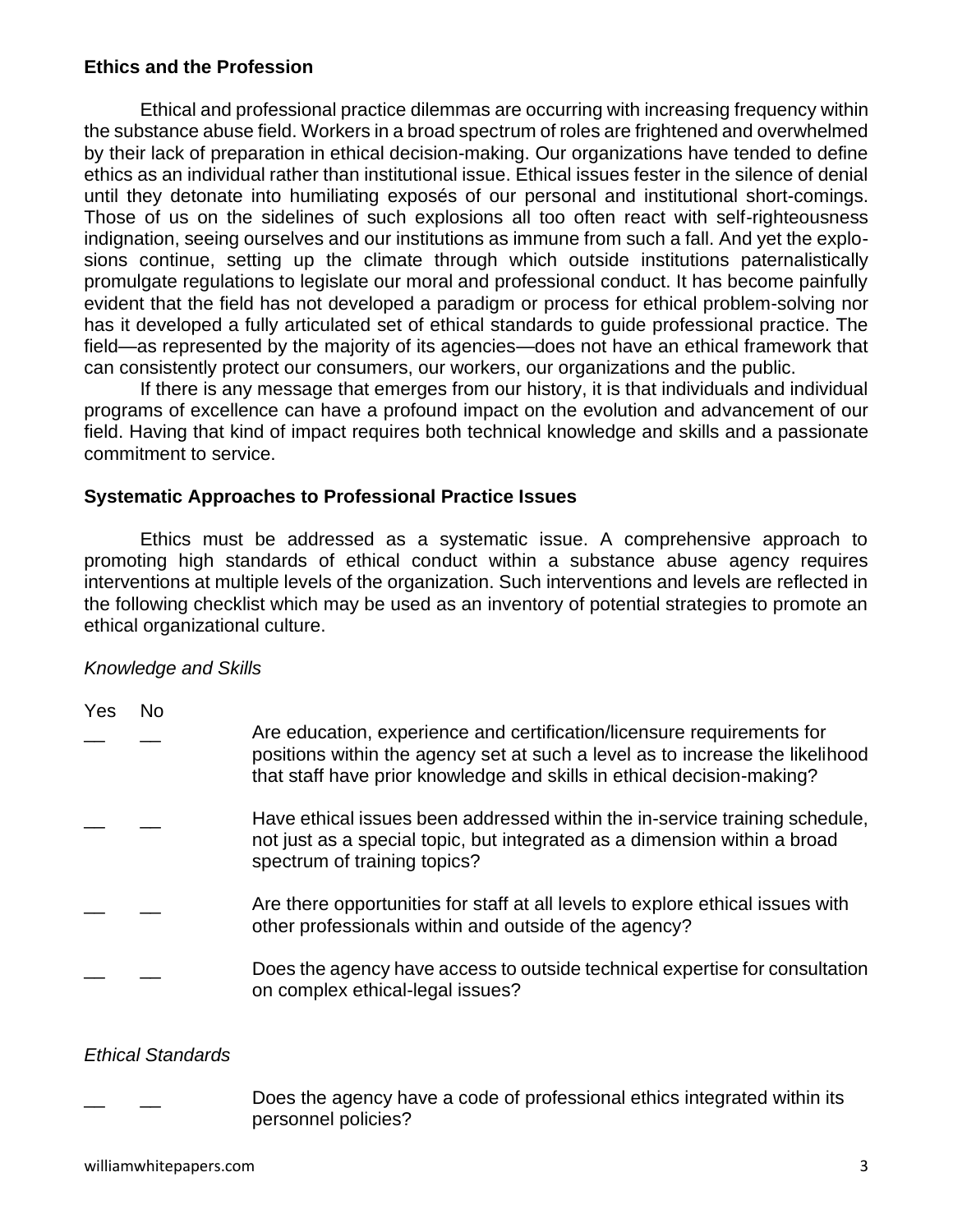|  | Have agency staff had the opportunity to participate in the development or<br>episodic review of the professional practice standards?                                                         |
|--|-----------------------------------------------------------------------------------------------------------------------------------------------------------------------------------------------|
|  | Are the ethical standards and values written with sufficient clarity and<br>have they been discussed sufficiently to allow their application in daily<br>decision-making and problem solving? |
|  | Are violations of ethical conduct addressed immediately and consistently?                                                                                                                     |
|  | Could staff, if asked, define the core values of the agency?                                                                                                                                  |

# *Organizational Culture*

| Yes | <b>No</b> |                                                                                                                                                                                                                                                                                         |
|-----|-----------|-----------------------------------------------------------------------------------------------------------------------------------------------------------------------------------------------------------------------------------------------------------------------------------------|
|     |           | Are ethical issues raised within the context of employee hiring and new<br>employee orientation?                                                                                                                                                                                        |
|     |           | Do organizational leaders talk about ethical issues in their<br>communications with staff?                                                                                                                                                                                              |
|     |           | Is adherence to ethical and professional practice standards a component of<br>the performance evaluations of all staff?                                                                                                                                                                 |
|     |           | Does ethical conduct constitute a core value of the organization as<br>reflected in agency history and mythology, the designation of heroes,<br>agency literature, storytelling, symbols and slogans?                                                                                   |
|     |           | Are rituals built into the cycle of organizational life that help identify<br>practices that undermine or deviate from our stated values and which<br>provide opportunities to celebrate and recommit ourselves to those values,<br>e.g., staff meetings, retreats, planning processes? |
|     |           | Are there mechanisms in place through which agency leaders can identify<br>and rectify environmental stressors (role overload, role conflict, etc.) that<br>can contribute to impairment in ethical decision-making?                                                                    |
|     |           | Does the agency have an active, aggressive Employee Assistance Program<br>to address areas of personal impairment that could affect the ethical<br>judgment and conduct of staff?                                                                                                       |

## *Ethical Decision-making*

| Yes | No. |                                                                                                                             |
|-----|-----|-----------------------------------------------------------------------------------------------------------------------------|
|     |     | Have staff been oriented to the multiple parties whose interests must be<br>reviewed in ethical decision-making?            |
|     |     | Are the forums clearly defined within which ethical issues can be<br>explored, e.g., individual supervision, team meetings? |